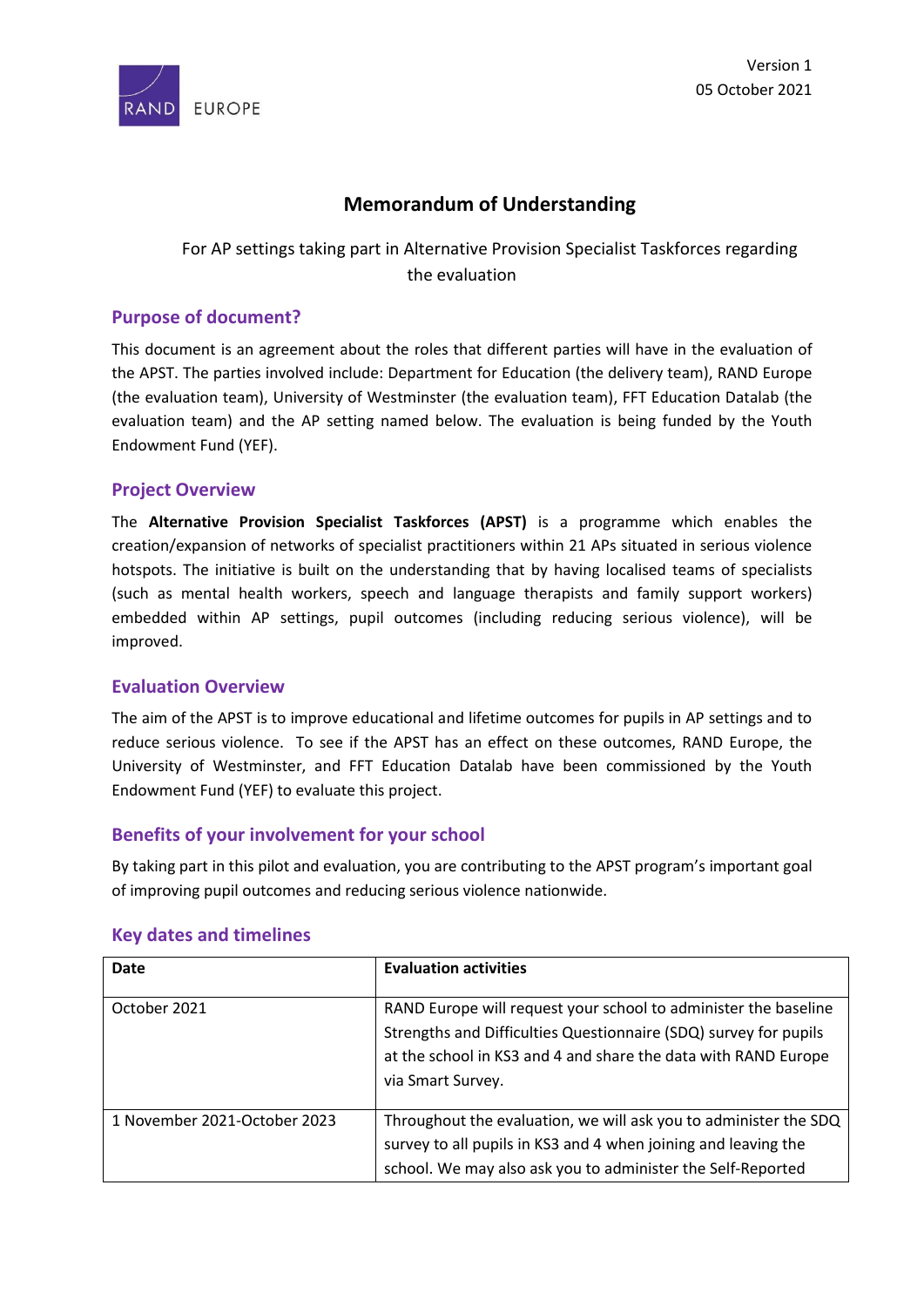|                                   | Delinquency (SRDS) survey to pupils leaving the school: we will<br>confirm this in the new calendar year.                  |
|-----------------------------------|----------------------------------------------------------------------------------------------------------------------------|
| November 2021, July 2023          | The evaluation team will ask to have an interview with an SLT<br>lead from each AP setting about their experiences so far. |
|                                   |                                                                                                                            |
| January 2022, June 2022, May 2023 | An online survey will be sent to AP staff to ask for their inputs as                                                       |
|                                   | part of the process evaluation                                                                                             |
| March 2022, October 2022, May     | AP settings may be contacted at one of these time points and                                                               |
| 2023                              | invited to take part in a case study about taking part in the first                                                        |
|                                   | round of case study interviews with school staff and pupils.                                                               |
| October 2023                      | RAND Europe will request your school to administer the endline                                                             |
|                                   | SDQ and SRDS assessment to all pupils at the school in KS 3 and                                                            |
|                                   | 4.                                                                                                                         |

## **Responsibilities of parties involved**

# What we are asking you (the AP setting) to do

- The AP setting will communicate fully and promptly with the DfE and RAND Europe and encourage and support data collection for the process and cost evaluation (e.g. by encouraging staff to take part in interviews, facilitating researcher visits to the school, completing surveys and engaging in formative feedback sessions).
- The AP setting will inform the parents and pupils themselves (if aged 13+ and able to read the information included) of data that will be collected and shared with the evaluation team using information sheets and privacy notices provided by RE. Settings will give parents the opportunity to withdraw their children's data from the evaluation using a separate withdrawal form (to be provided alongside the parent information sheet).
- The AP setting will administer the SDQ survey for all pupils in KS3 and 4 at the beginning of the evaluation in October 2021 (or any time when KS3 and 4 pupils arrive at the AP setting after this point)
- The AP setting will administer the SDQ (and potentially the SRDS, depending on instructions from the evaluation team) at the end of the evaluation (or any time when KS3 and 4 pupils leave the AP setting before this point).
- The AP setting will share the SDQ and SRDS data (along with pupil name, pupil DoB, pupil UPN, school postcode and school LAESTAB) with RE when requested. This is likely to be shortly after the beginning of the implementation, termly, and at the end of the evaluation.

## What RAND Europe (RE) will do

• RE will act as joint controller for the data (with DfE). As joint controller, RAND Europe is responsible for collecting pupils' personal data (your name, your date of birth and your UPN) and your SRDS and SDQ scores from the AP school, for storing them securely on the RAND Europe server, and for transferring them securely to the DfE. RAND Europe is also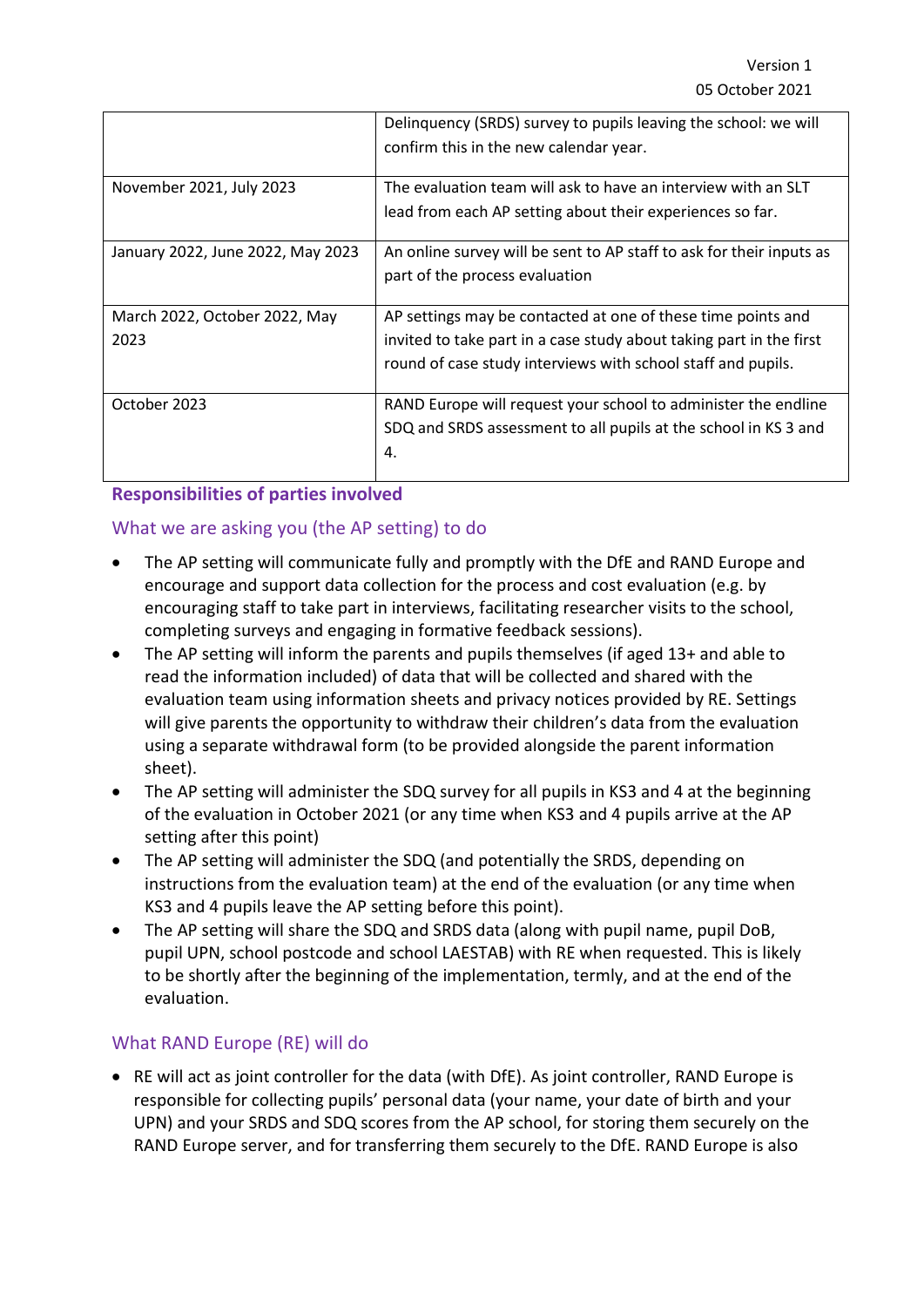responsible for liaising with data subjects (parents and pupils) at all points in the evaluation.

- As part of the impact evaluation, RE will provide AP settings with the necessary information to inform practitioners and parents of the evaluation and provide the option to withdraw their children from data collection before any data collection takes place. RE will also ensure that parents can request for personal identifiable data to be deleted at any point in the evaluation.
- As part of the impact evaluation, RE will liaise with the AP settings to provide full information about the data to be provided, the SDQ and SRDS tests to be administered, and how to share information. RE will be available for questions and further information as needed.
- As part of the process and cost evaluations, RE will conduct various surveys and interviews with AP practitioners and other stakeholders in the AP setting. This may also include liaising with the AP setting to capture pupil voice for the case studies.
- RE have put appropriate security measures in place to keep personal data secure and to prevent any unauthorised access to or use of it. The evaluation team will collect and store all evaluation data in accordance with the Data Protection Act (2018) and GDPR (General Data Protection and Regulation) requirements. No data will be saved on servers or shared with processors outside the European Economic Area or the United Kingdom pursuant to EEA approved terms. Evaluation data will be stored on secure servers. Data transferred between the delivery and evaluation teams will be encrypted and use secure file transfer protocols.
- Further details of the data to be collected as part of the evaluation and how it will be used can be found in the privacy notice to be shared with parents/pupils.

## What the DfE will do

- The DfE will act as joint controller for the data (with RAND Europe). As joint controller, the DfE is responsible for linking the personal data and the SDQ and SRDS scores with other data on the National Pupil Database and the Individual Learner Record. They will also share these linked datasets in a pseudoanonymised format with the University of Westminster and FFT Education Datalab via the Office for National Statistics (ONS) secure research service (SRS).
- The DfE will offer cross-departmental support to work with each department's frontline services to embed specialists in AP settings full-time to work in partnership with AP leaders and their teams.
- The DfE will work alongside APs to develop and finalise delivery plans, as well as engage APs in evaluation activities.
- The DfE will provide the names and contact details of AP practitioners and other AP stakeholders to the evaluator team for the purpose of conducting surveys and interviews.

## What the University of Westminster & FFT Education Datalab will do

- FFT Education Datalab and University of Westminster are processors of the data.
- FFT Education Datalab and University of Westminster will lead on the impact evaluation, including by identifying settings outside of the APST who could act as 'comparison' settings (for more information, please see project information sheet) and all impact outcome analyses.